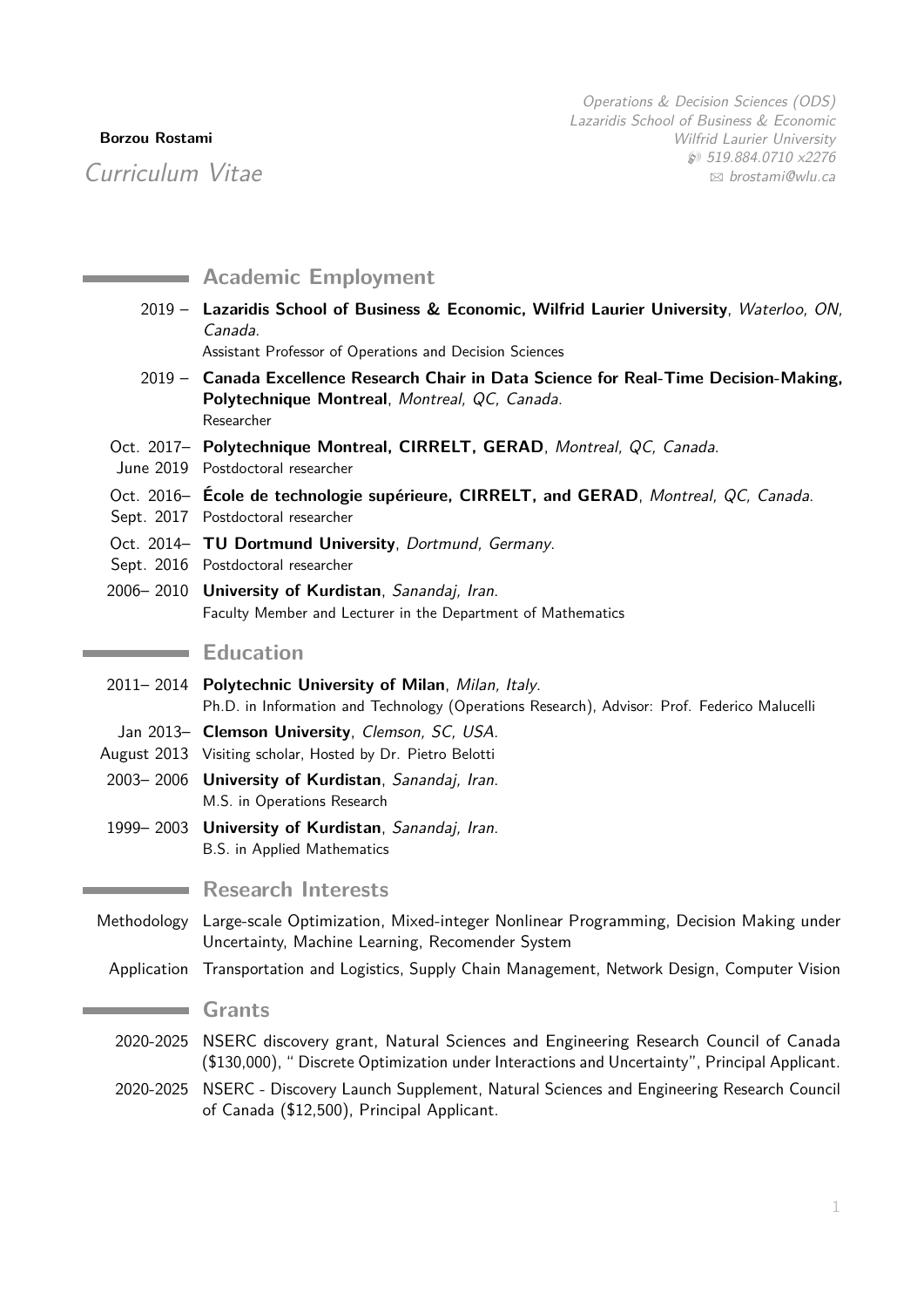- 2020-2021 CN (Canadian National Railway) through the Centre for Supply Chain Management at Wilfrid Laurier Universit (\$9,405), "Drone Delivery in Smart Cities: Applications and Challenges", Principal Applicant.
- 2021-2022 CN (Canadian National Railway) through the Centre for Supply Chain Management at Wilfrid Laurier Universit (\$8,835), "Data-driven Approaches to Analyze Coopetition and Supply Chain Relationships", Principal Applicant.
- 2021-2022 CN (Canadian National Railway) through the Centre for Supply Chain Management at Wilfrid Laurier University (\$6,166), "Improving Store-wide Shelf Space Planning in Physical Retailing", Principal Applicant.
- 2016-2017 Internationalization Research Fund (Fonds d'internationalisation de la recherche (FIR), École de technologie supérieure - ÉTS (\$30,000), Co-applicant.
- 2015-2018 German Research Foundation (Deutsche Forschungsgemeinschaft DFG) (\$385,800), Coapplicant.

# **Publications**

**Published Papers**

- [1] A convex reformulation and an outer approximation for a class of quadratic binary programming, with A. Lodi, and F. Errico, **Operations Research** (accepted), 2021.
- [2] Single-allocation hub location with heterogeneous economies of scale, with O. Arslan, M. Chitsaz, G. Laporte and A. Lodi, **Operations Research** (forthcoming), 2021.
- [3] Branch-Price-and-Cut Algorithms for the Vehicle Routing Problem with Stochastic and Correlated Travel Times, with G. Desaulniers, F. Errico, A. Lodi, **Operations Research**, 2021.
- [4] Stochastic single-allocation hub location, with N. Kämmerling, C. Buchheim, J. Naoum-Sawaya, and U. Clausen, **European Journal of Operational Research 289 (3)**, Pp 1087–1106, 2021.
- [5] Reliable uncapacitated single allocation hub location problem under hub breakdowns, with N. Kämmerling, C. Buchheim, and Uwe Clausen, **Computers & Operations Research 96**, Pp 15–29, 2018.
- [6] The quadratic shortest path problem: complexity, approximability, and solution methods, with A.Chassein, M. Hopf, D. Frey, C. Buchheim, F. Malucelli, M. Goerigk, **European Journal of Operational Research 268 (2)**, Pp 473–485, 2018.
- [7] Lower bounding procedure for the asymmetric quadratic traveling salesman problem, with F. Malucelli, P. Belotti, and S. Gualandi, **European Journal of Operational Research 253 (3)**, Pp 584–592, 2016.
- [8] A decomposition approach for single allocation hub location problems with multiple capacity levels, with C. Strothmann, C. Buchheim, **Lecture Notes in Computer Science** 9849, Pp 237-248, 2016.
- [9] A generalized Gilmore-Lawler procedure for the quadratic assignment problem, with F. Malucelli, **Electronic Notes in Discrete Mathematics** 55, Pp 77–80, 2016.
- [10] A compact Linearisation of euclidean single allocation hub location problems, with J.F. Meier, U. Clausen,and C. Buchheim, **Electronic Notes in Discrete Mathematics** 52, Pp 37–44, 2016.
- [11] Lower bounding procedures for the single allocation hub location problem, with C. Buchheim, J.F. Meier, and U. Clausen, **Electronic Notes in Discrete Mathematics** 52, Pp 69–76, 2016.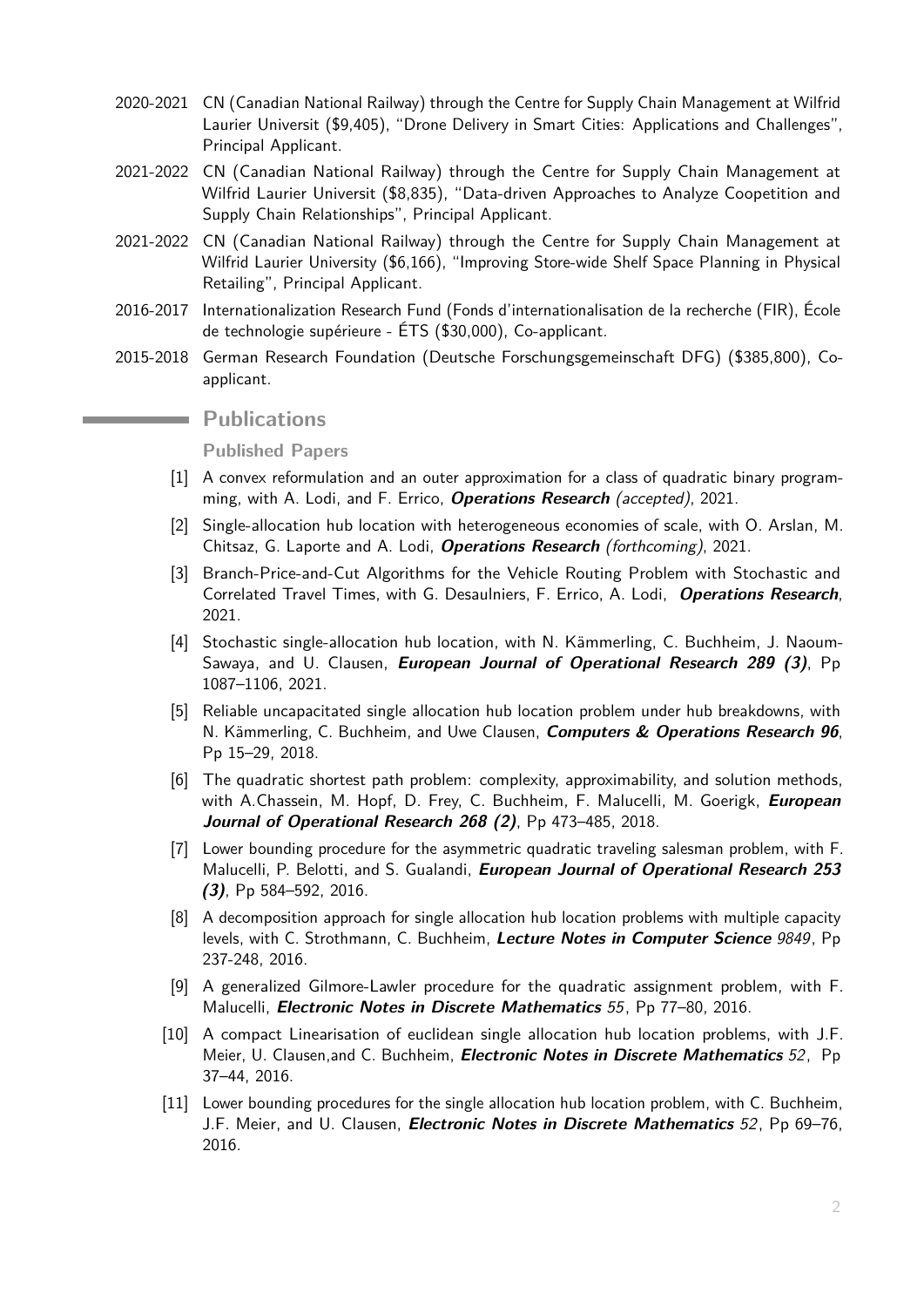- [12] Lower bounds for the quadratic minimum spanning tree Problem based on reduced cost computation, with F. Malucelli, **Computers & Operations Research 64**, Pp 178–188, 2015.
- [13] On the quadratic shortest path problem, with F. Malucelli, D. Frey, and C. Buchheim, **Lecture Notes in Computer Science** 9125, Pp 379–390, 2015.
- [14] A revised reformulation-linearization technique for the quadratic assignment problem, with F. Malucelli, **Discrete Optimization 14**, Pp 97–103, 2014.
- [15] A graph optimization approach to item-based collaborative filtering, with P. Cremonesi, F. Malucelli, **Recent Advances in Computational Optimization**, Springer International Publishing, Pp 15–30, 2013.
- [16] A computational approach to pivot selection in the LP relaxation of set problems, with F. Djannaty, **Journal of Applied Mathematics and Decision Sciences**, Pp 1–11, 2006.

#### **Revise and Resubmit**

- [1] A PCA-based approximation scheme for combinatorial optimization with uncertain and correlated data, with G. Desaulniers, F. Errico, A. Lodi, **Management Science** (reject and resubmit).
- [2] Attractiveness Factors in Retail Category Space Location/Allocation Problem, with S. Babaee, A. Araghi, and I. Castillo, **International Journal of Production Research** (major revision), 2021.

**Under Review**

- [1] A Dual Bounding Framework For Binary Quadratic Combinatorial Optimization, with M. Bayani, L.M. Rousseau, and Y. Adulyasak, **INFORMS Journal on Computing** (under review), 2021.
- [2] The Price of Anarchy in Freight Transportation Spot Markets, with M. Haughton, and S Espahbo, **EURO Journal on Transportation and Logistics** (under review), 2021.
- [3] Coordinating Transportation and Pricing Policies for Perishable Products, with S. Babaee, and M. Araghi, **EURO Journal on Transportation and Logistics** (under review), 2021.

**Working Papers**

- [1] Service time window design in routing optimization with stochastic and correlated travel times, with S. D. Hosseini, and M. Araghi, 2021.
- [2] Benders decomposition for binary quadratic program, with C. Zetina and A. Lodi, 2021.
- [3] Data-driven shelf-space planning in retail, with M. Bayani, L.M. Rousseau, and Y. Adulyasa, 2021.
- [4] Vehicle utilization in hub network design, with J. Naoum-Sawaya, 2021.
- [5] UAV-assisted parcel delivery: A data-driven approach, with A. Karimi, 2021.

#### **Conference Proceedings**

[1] Quadratic TSP: A lower bounding procedure and a column generation approach, with F. Malucelli, P. Belotti, and S. Gualandi, Federated Conference on Computer Science and Information Systems -**FedCSIS 2013**, Pp 377–384, 2013.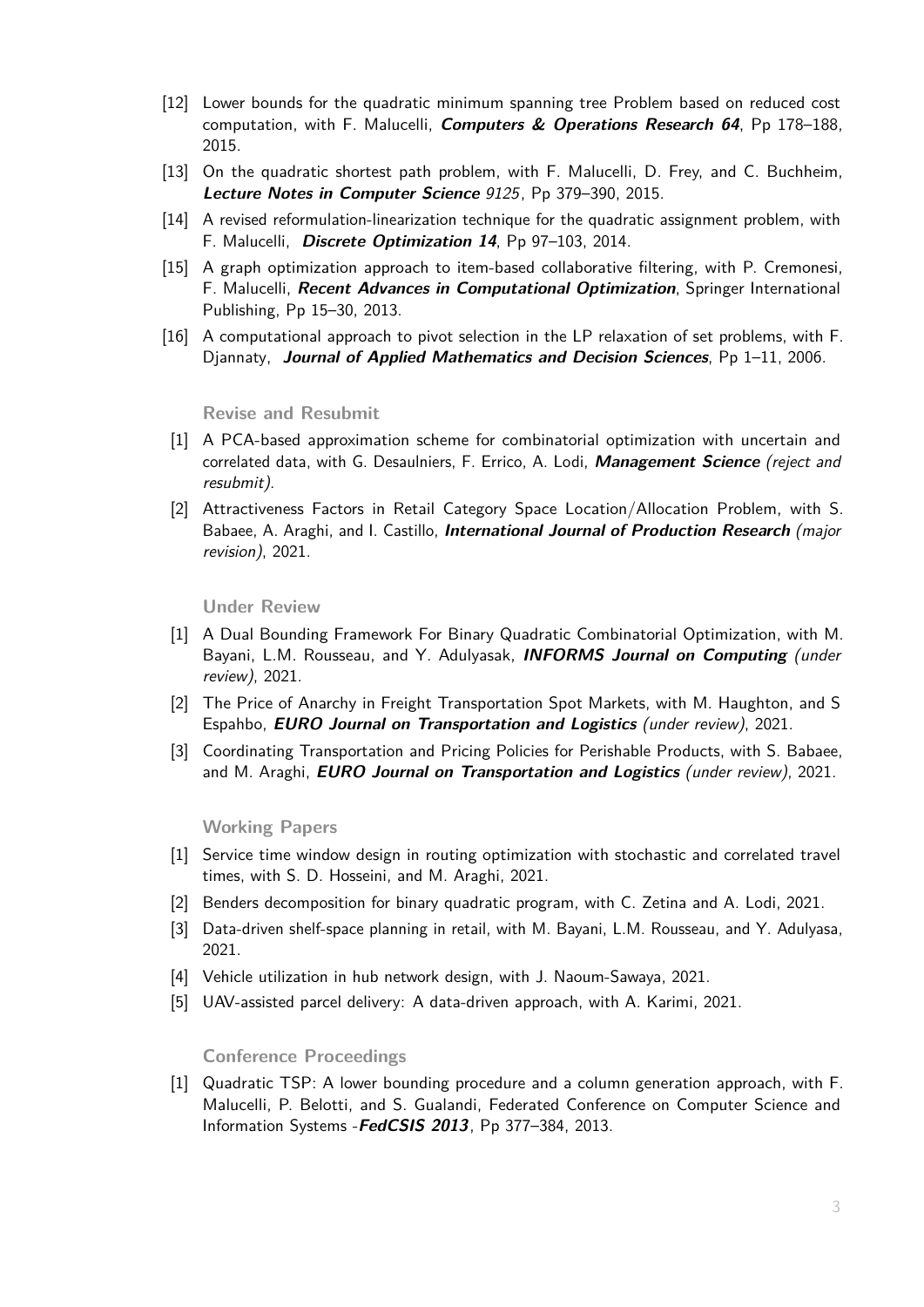[2] An application of bicriterion shortest paths to collaborative filtering, with P. Cremonesi, F. Malucelli, Federated Conference on Computer Science and Information Systems - **FedCSIS 2012**, Pp 423–429, 2012.

# **Technical Report**

- [1] The uncapacitated single allocation p-hub median problem with stepwise cost function, with C. Buchheim, [PDF,](http://www.optimization-online.org/DB_HTML/2015/07/5044.html) 2017.
- [2] A Tight Lower Bound for the Adjacent Quadratic Assignment Problem, with F. Malucelli and P. Belotti, [PDF,](http://www.optimization-online.org/DB_HTML/2014/09/4557.html) 2014.
- [3] Application of graph models in recommender systems, Technical Report 2012.30, Department of Electronics, information and Bioengineering, Polytechnic University of Milan, Milan, Italy , 2012.

## **PhD Dissertation**

[1] Decomposition methods for zero-one quadratic optimization problems, Department of Electronics, information and Bioengineering, Polytechnic University of Milan, 2014.

# **Students Supervision**

## **Postdoc fellows**

- Sept 2020- Davod Hosseini, "Improving routing optimization under different risk and reliability measures", Wilfrid Laurier University, Waterloo, Canada.
- May 2021- Akbar Karimi, "Unmanned aerial vehicle in parcel delivery and emergency systems", Wilfrid Laurier University, Waterloo, Canada.

#### **PhD students**

- 2021- Parang Zadtootaghaj (supervisor), "New technologies in transportation and logistics", Wilfrid Laurier University, Waterloo, Canada.
- 2021- Atousa Akhlaghy (supervisor), "Data-driven routing optimization", Wilfrid Laurier University, Waterloo, Canada.
- 2020-2021 Sara Babaee (co-supervisor), "Integrated process optimization in retail", Wilfrid Laurier University, Waterloo, Canada.
	- 2019- Mahdis Bayani (co-supervisor), "Integration of Machine Learning and discrete optimization under the presence of interactions", Polytechnique Montreal, Montreal, Canada.

#### **MBA students**

- 2019 Pierre Gautreau, "Analysis of Environmental, Social, and Economic Impacts of Drone Delivery", Wilfrid Laurier University, Waterloo, Canada.
- 2020 J. Eric Oyono, "Data-driven Approaches to Analyze Coopetition and Supply Chain Relationships", Wilfrid Laurier University, Waterloo, Canada.

#### **Master's Thesis**

2016 Benjamin Schmidt, "Hub breakdown in network design with single allocation",Master thesis, TU Dortmund University, Dortmund, Germany.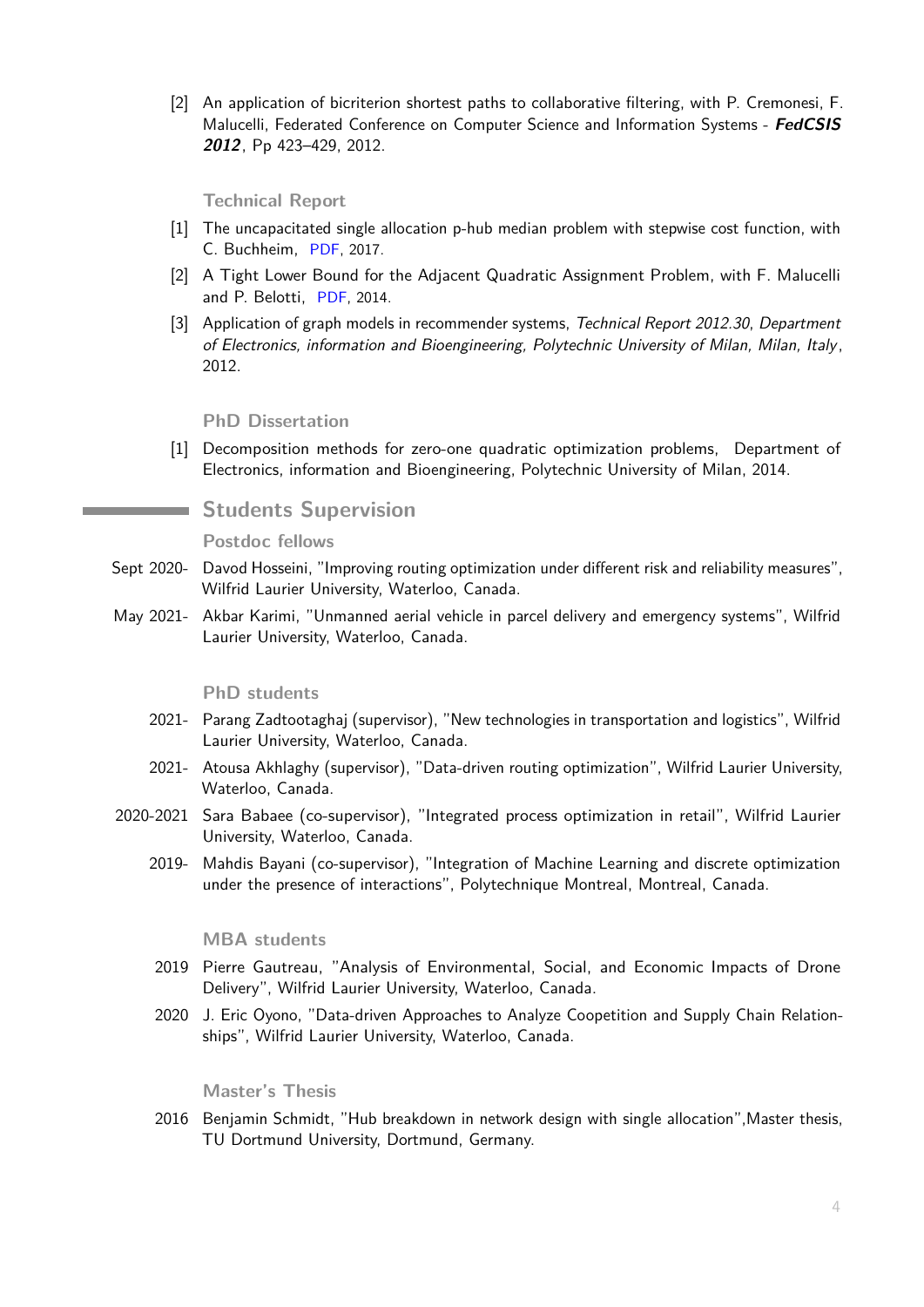- 2015 Patrick Segieth, "Decomposition Approaches for the Quadratic Assignment Problem",Master thesis, TU Dortmund University, Dortmund, Germany.
- 2015 Nadine Kapias, "Lower Bounds for the Quadratic Assignment Problem", Master thesis, TU Dortmund University, Dortmund, Germany.

**Invited Talks and Conference Presentations**

- [1] Interactions in routing optimization, CORS Annual Conferences, Virtual Conference, 2021.
- [2] Stochastic single-allocation hub location, Optimization Days, , Montreal, Canada, 2019.
- [3] A convex reformulation and an outer approximation for a class of binary quadratic programs, ISMP 2018, Bordeaux, France, 2018.
- [4] Approximate schemes for combinatorial optimization problems with uncertain and correlated data, CORS Annual Conferences, Halifax, Canada, 2018.
- [5] A convex reformulation and an outer approximation for a class of binary quadratic programs, Optimization Days, , Montreal, Canada, 2018.
- [6] Approximate schemes for combinatorial optimization problems with uncertain and correlated data with application in CVRP, Optimization Days, Montreal, Canada, 2018.
- $[7]$  The vehicle routing problem with stochastic and correlated travel times, 21st Conference of the International Federation of Operational Research Societies - IFORS, Quebec City, Canada, 2017.
- [8] Benders decomposition for binary quadratic programming, 5th EUROPT Workshop on Advances in Continuous Optimization, Montreal, Canada, 2017.
- [9] The vehicle routing problem with stochastic and correlated travel times, Optimization Days 2017, Montreal, Canada, 2017.
- [10] Single Allocation Hub Location with Heterogeneous Economies of Scale, CORS Annual Conferences, Saskatoon, Canada, 2019.
- [11] An exact solution approach for single allocation hub location problems with multiple capacity levels, 28th European Conference on Operational Research, Poznan, Poland, 2016.
- [12] Improved Lower Bound for the Quadratic Minimum Spanning Tree Problem, 3rd International Symposium on Combinatorial Optimization - ISCO, Lisbon, Portugal, 2014.
- [13] An application of bicriterion shortest paths to collaborative filtering, 43rd Annual Conference of the Italian Operational Research Society - AIRO, Vietri sul Mare, Italy, 2012.
- [14] A New Variant of Two-Phase Simplex Algorithm, 23th International Conference of The Gangeon Mathematical Society, Iran (2010).
- [15] An Improving Variant of Karmarkar's Interior Point Algorithm, Proceedings of 4th Iranian Conference On Applied Mathematics (2010).

# **Teaching Experience**

#### **Graduate Instructor**

- Winter -2021 Decision Making with Analytics, MMA Program, Lazaridis School of Business & Economic, Wilfrid Laurier University, Waterloo, ON, Canada.
- Winter -2021 Advanced Business Analytics, MBA Program, Lazaridis School of Business & Economic, Wilfrid Laurier University, Waterloo, ON, Canada.
	- Fall -2020 Machin Learning for Business, MMA Program, Lazaridis School of Business & Economic, Wilfrid Laurier University, Waterloo, ON, Canada.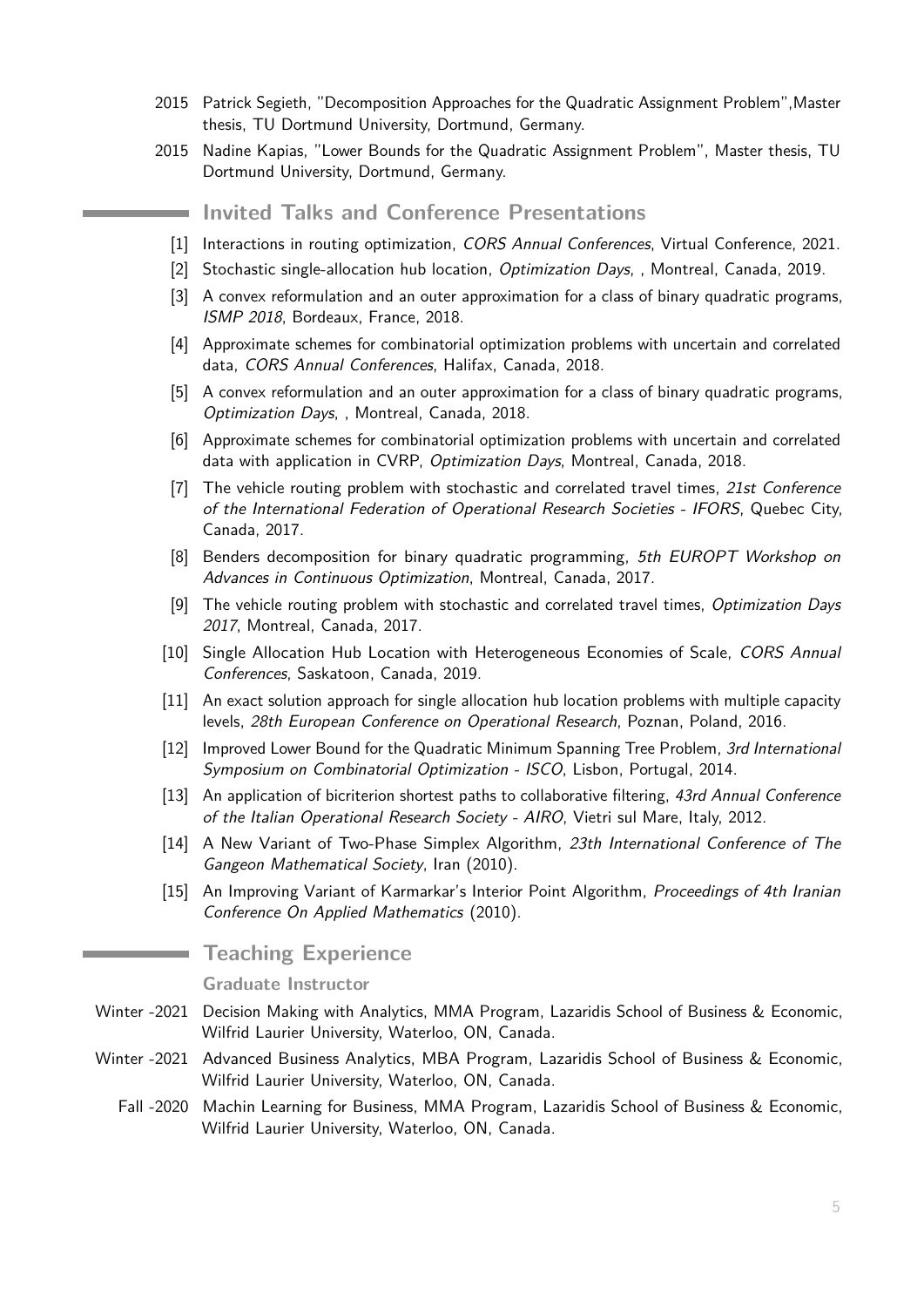- Spring -2020 Advanced Business Analytics, MBA Program, Lazaridis School of Business & Economic, Wilfrid Laurier University, Waterloo, ON, Canada.
- Spring 2016 Aspects of Mathematical Modeling: Optimization, MSc, TU Dortmund University, Dortmund, Germany.

# **Graduate Co-instructor**

Fall 2012 Recommender system (part of the course "Interactive TV and Recommender System"), MSc, Computer Science Engineering, Polytechnic University of Milan, Milan, Italy.

# **Undergraduate Instructor**

- Winter -2020 Business Decision Models, Lazaridis School of Business & Economic, Wilfrid Laurier University, Waterloo, ON, Canada.
	- 2006-2010 Operations research1 and Operations research2, Bachelor students in Management science, Industrial engineering, and Applied mathematics, University of Kurdistan, Sanandaj, Iran.
	- 2006-2010 The  $C_{++}$  programming language and Graph theory, Bachelor students in Applied mathematics, University of Kurdistan, Sanandaj, Iran.
	- 2006-2010 Numerical Analysis, Calculus, Statistics, Differential equations, Bachelor students in Mathematics and Computer Science Engineering, University of Kurdistan, Sanandaj, Iran.

# **Scholarly and Professional Activities**

# **Internal Grants Committee**

- o Office of Research Services, Wilfrid Laurier University, 2020
- **Graduate Admission Committee**
- { Master of Management Analytics, Wilfrid Laurier University, 2021
- o Master of Supply Chain Management, Wilfrid Laurier University, 2021
- $\circ$  PhD in Supply Chain, Operations and Technology Management, Wilfrid Laurier University, 2020

**Tenure-track hiring committee**

o ODS area, Wilfrid Laurier University, 2021

**Ad-Hoc Reviewer**

- $\circ$  Transportation Science
- o Transportation Research Part B: Methodological
- o European Journal of Operational Research
- **O** Networks
- o SIAM Journal on Imaging Sciences
- o Theoretical Computer Science
- o Computers & Operations Research
- o INFORMS Journal on Computing
- o Discrete Applied Mathematics
- o Mathematical Methods of Operations Research

**Session organizer in International conferences**

- O Canadian Operational Research Society 2018, 2019, 2021
- O Optimization Days 2018